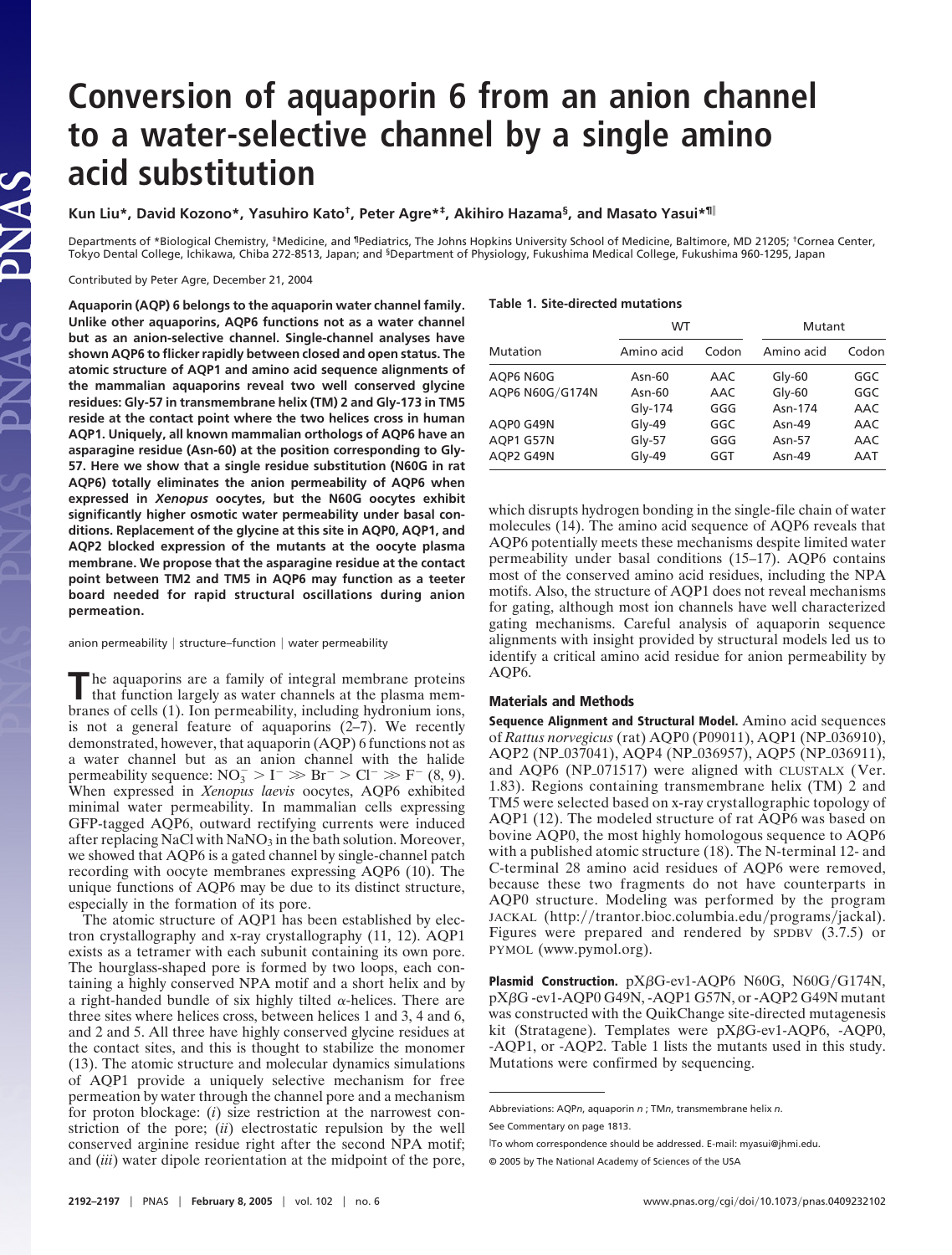

**Fig. 1.** Unique residues in AQP6 structure. (*A*) Sequence alignment of TM2 and TM5 of rat aquaporin proteins in the water-selective subgroup. Key residues implicated in AQP6 anion conductance including Asn-60, Thr-63, Trp-71, and Lys-72 are indicated in rectangles and numbered based on position in rat AQP6. (*B*) Structural model of AQP6, based on threading through the atomic structure of AQP0 (18). Two views, sagittal (*Left*) and cross-sectional (*Right*), highlighting the interaction between TM2 (in green) and TM5 (in orange), are shown in ribbon form. The side chain of Asn-60 is depicted with van der Waals space-filling spheres in CPK colors. The backbone atoms of Gly-174 are depicted with van der Waals space-filling spheres in magenta.

**Expression in Oocytes and Measurement of <sup>P</sup>f.** Capped cRNAs were synthesized *in vitro* from *Xba*I-linearized pX-G -ev1 plasmids by using T3 RNA polymerase and purified with the RNeasy Mini kit from Qiagen (Valencia, CA). Defolliculated *X. laevis* oocytes were injected with 5 or 15 ng of cRNA or 50 nl of diethyl pyrocarbonate-treated water. Injected oocytes were incubated



**Fig. 2.** Electrophysiological analyses of AQP6 and N60G. (*A*) Representative currents of water-injected oocytes (*Top*), AQP6 oocytes (*Middle*), and N60G oocytes (*Bottom*) under NaCl solution (*Left*) and NaNO<sub>3</sub> solution (*Right*). The membrane potential was held at -50 mV and jumped to test potentials from +50 mV to 130 mV with 20 mV step voltage. The dashed line indicates the zero current level. (*B*) Representative I–V curves of water-injected oocyte (*Top*), AQP6 oocyte (*Middle*), and N60G oocyte (*Bottom*) in NaCl solution (open circles) or NaNO<sub>3</sub> solution (filled circles).

AS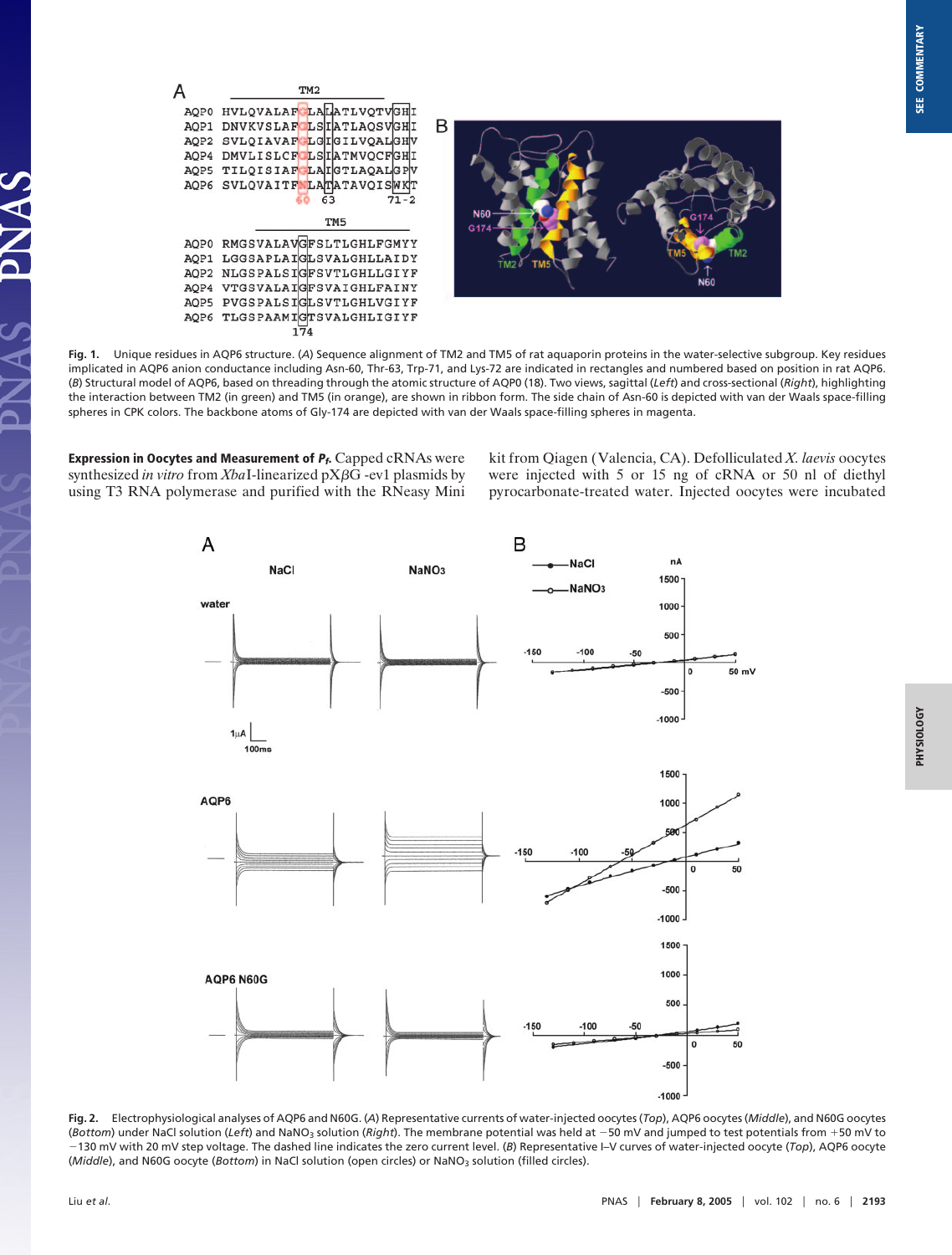

**Fig. 3.** Rat AQP6 or mutants expressed in oocytes. *X. laevis* oocytes were injected with 15 ng of AQP6 WT, N60G, N60A, or N60S cRNA and cultured for 2.5 days. (*A*) Osmotic water permeability (*Pf*) of AQP6 or mutants. Arrhenius activation energy (*Ea*) of osmotic water permeabilities of N60G mutant oocytes and water-injected control oocytes (Inset). Osmotic-swelling assays were performed at 10, 20, or 30°C (mean  $\pm$  SD,  $n = 5$ ). (*B*) Confocal microscopy of oocytes injected with water, AQP6 WT, N60G, N60A, or N60S cRNA. The oocytes were stained by anti-rat AQP6 antibody. (*C*) Immunoblotting of membrane fraction from oocytes injected with water, rat AQP6 WT, N60G, N60A, or N60S cRNA.

for 2–3 days at 18°C in 200 milliosmolar modified Barth's solution. The oocyte swelling assay was used for osmotic water permeability measurement (19). Oocytes were transferred into modified Barth's solution diluted to 70 milliosmolar with distilled water, and the time course of volume increase was monitored at room temperature by videomicroscopy with an on-line computer (6, 16). The relative volume  $(V/V_0)$  was calculated from the area at the initial time  $(A_0)$  and after a time interval  $(A_t): V/V_0 = (A_t/A_0)^{3/2}$ . The coefficient of osmotic water permeability  $(P_f)$  was determined from the initial slope of the time course  $\left[\frac{d(V/V_0)}{dt}\right]$ , initial oocyte volume  $(V_0 = 9 \times 10^{-4} \text{ cm}^3)$ , initial oocyte surface area  $(S = 0.045 \text{ cm}^2)$ , and the molar volume of water  $(V_w = 18 \text{ cm}^3/\text{mol})$ :

 $P_f = (V_0 \times d(V/V_0)/dt)/(S \times V_w \times (osm_{in} - osm_{out})).$ 

**Electrophysiology.** Recordings were performed with isoosmotic NaCl solution (100 mM NaCl/2 mM KCl/1 mM  $MgCl<sub>2</sub>/5$  mM Hepes, pH 7.5) or isoosmotic  $\text{NaNO}_3$  solution (100 mM  $\text{NaNO}_3/2$  mM KCl/1 mM  $\text{MgCl}_2/5$  mM Hepes, pH 7.5). The membrane potential of oocytes was controlled by using the two-microelectrode voltage-clamp technique. The command voltage was applied by a two-microelectrode voltage clamp amplifier (Axoclamp-2A, Axon Instruments, Foster City, CA) controlled by an IBM-compatible computer running PCLAMP software (Axon Instruments). Current signals were sampled at  $100 \mu$ sec. In most experiments, the membrane potential was held at  $V_{hold} = -50$  mV. To obtain a current–voltage relationship, the membrane potential was rapidly stepped from the holding potential to a series of values generated between  $+50$  and  $-130$ mV, each differing by 20 mV. The pulse duration was 100 msec, and currents from 10 runs were averaged to reduce noise. All measurements were performed at room temperature.

**Oocyte Immunofluorescence and Confocal Microscopy.** Oocytes were incubated in fixing solution (80 mM Pipes, pH  $6.8/5$  mM EGTA/1 mM  $MgCl<sub>2</sub>/3.7%$  formaldehyde/0.2% Triton X-100) at room temperature for 4 h, transferred to methanol at  $-20^{\circ}$ C for 24 h, equilibrated in PBS at room temperature for  $\approx$  2 h, incubated in PBS with 100 mM NaBH4 at room temperature for 24 h, and bisected with blades. The oocytes were blocked by 2% BSA in PBS for 1 h at room temperature, incubated at 4°C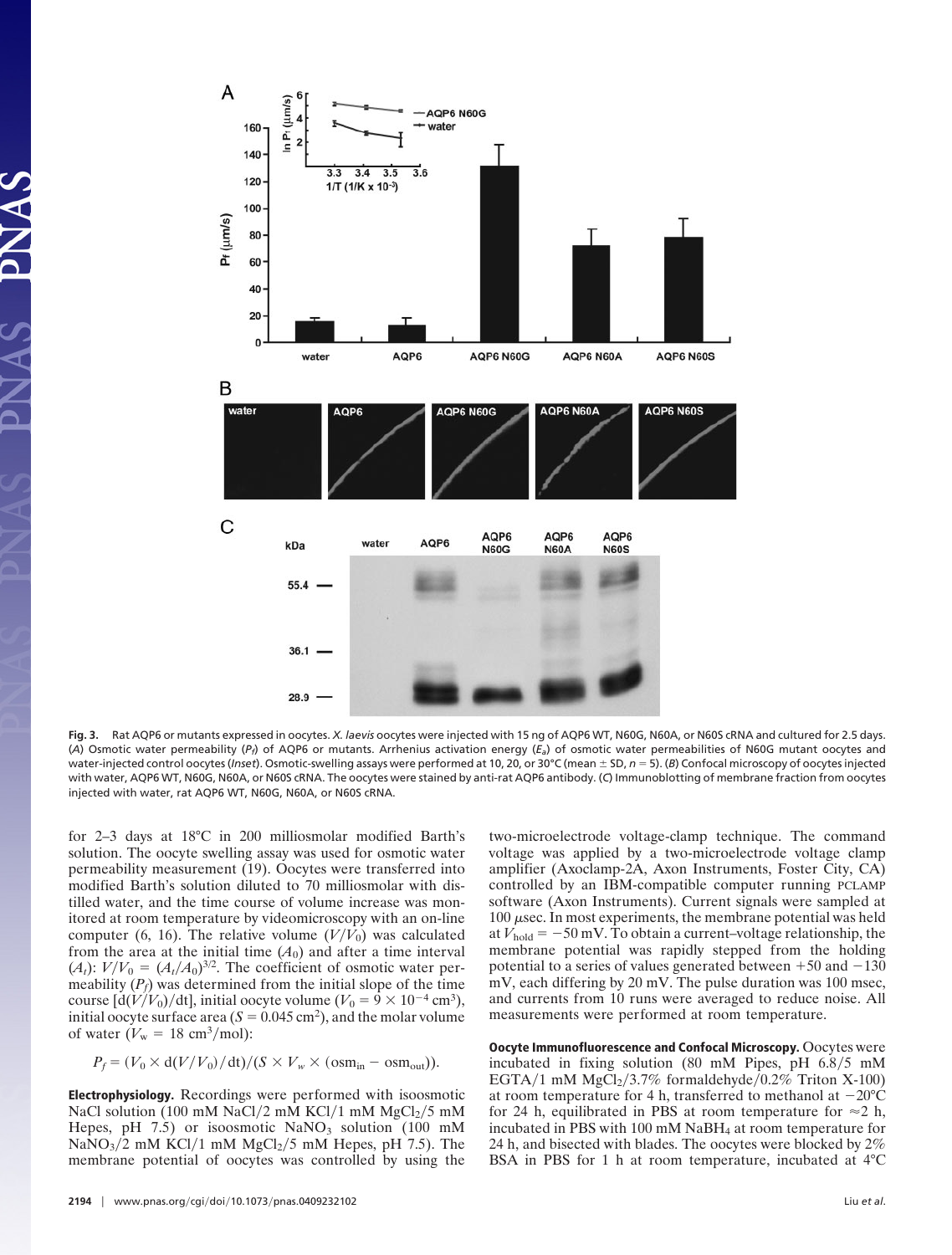

**Fig. 4.** The Gly to Asn mutants of AQP0, AQP1, AQP2, and AQP6 in oocytes. *X. laevis* oocytes were injected with 5 ng of AQP0, AQP1, AQP2, or the Gly to Asn mutants cRNA, or 15 ng of AQP6 N60G/G174N cRNA, and cultured for 2-3 days. (*A*) Osmotic water permeability (*Pf*) of AQP0 G49N, AQP1 G57N, AQP2 G49N, and AQP6 N60G/G174N. (B) Ion conductances of water injected, WT AQP6, or each mutant oocyte in NaCl solution (open columns) and NaNO<sub>3</sub> solution (closed columns). Conductances were calculated from slopes of I–V curves between  $+10$  mV and  $-90$  mV. Only the AQP6 oocyte showed conductance increase in NaNO<sub>3</sub> solution. (C) Confocal microscopy of oocytes injected with AQP0, AQP0 G49N, AQP1, AQP1 G57N, AQP2, AQP2 G49N, or AQP6 N60G/G174N cRNA. The oocytes were stained by the antibody against AQP0, AQP1, AQP2, or AQP6.

sequentially with rabbit anti-AQP6 antibody and Alexa Fluor 488 goat anti-rabbit IgG in blocking buffer (each for 24 h) and mounted in Fluoromount-G (Southern Biotechnology Associates). Pictures were taken with a PerkinElmer UltraView LCI confocal laser-scanning microscope.

**Oocyte Membrane Extraction and Immunoblotting.** Ten oocytes were homogenized together by pipetting up and down in hypotonic lysis buffer (7.5 mM sodium phosphate/1 mM EDTA, pH 7.5) including protease inhibitor mixture (Sigma). The oocyte yolk was removed by discarding the pellet after a  $735 \times g$ centrifugation at 4°C for 10 min. The supernatant was centrifuged again at 200,000  $\times$  g, 4°C, for 1 h; the membrane was harvested by collecting the pellet. The oocyte membrane was solubilized by 2% SDS, normalized by total protein amount with BCA method (Pierce), and used in 12% SDS/PAGE. The proteins were transferred to a poly(vinylidene difluoride) membrane, probed with rabbit anti-rat AQP6 antibody and horseradish peroxidase-conjugated donkey anti-rabbit IgG (Amersham Pharmacia). The enhanced chemiluminescence detection system (Amersham Pharmacia) was used to visualize the specific immunoreactive proteins by exposure to autoradiographic films.

## **Results**

Sequence alignment of the mammalian aquaporins revealed that rat AQP6 has several unique amino acid residues: Tyr-34, Asn-60, Trp-71, and Lys-72 (Fig. 1*A*). These residues are conserved in mouse, rat, and human AQP6; all are located in TM1 and TM2 and loop B. Thr-63 and Lys-72 have been shown as key residues in AQP6 ion selectivity (8, 9). According to the atomic structural model of human AQP1, three large helical crossing angles stabilize crucial right-handed coiled-coil interactions; all have highly conserved glycine residues at the contact regions (10). For example, the fitting of ridges into grooves in TM2 and TM5 is mediated by two highly conserved glycine residues: Gly-57 and Gly-173 in human AQP1, respectively. Interestingly, we found that one of these glycine residues is replaced by an asparagine residue in rat AQP6 (Asn-60, Fig. 1*B*).

To test whether the unique asparagine residue (Asn-60) of rat AQP6 is critical for its unique anion permeability, Asn-60 was substituted by site-directed mutagenesis to Gly-60 (N60G mutant). In WT AQP6 oocytes, membrane currents exhibited substantial anion permeability. Slightly outward-rectifying currents were observed at pH 7.5 with a notable negative shift of the reversal potential immediately after replacement of the external buffer containing 100 mM NaCl with 100 mM NaNO<sub>3</sub> (Fig. 2  $\AA$ and *B Middle*). N60G mutant oocytes and water-injected control oocytes failed to exhibit inducible currents by replacement of the external buffer containing 100 mM NaCl with 100 mM NaNO<sub>3</sub> at pH 7.5 (Fig. 2 *A* and *B Bottom* and *Top*, respectively). We knew that lack of inducible currents in N60G mutant oocytes was not due to impaired membrane trafficking of the mutant protein, because the N60G mutant was localized at the plasma membrane as well as WT AQP6 (Fig. 3*B*). Neither N60A nor N60S mutant oocytes exhibited inducible currents in  $100 \text{ mM }$  NaNO<sub>3</sub> (pH 7.5) solution, although both were expressed at the oocyte plasma membranes (Fig. 3*B*).

We examined the osmotic water permeability of N60G mutant oocytes by swelling assay. Surprisingly, N60G mutant oocytes had significantly increased osmotic water permeability  $(P_f =$  $131.62 \pm 16.11$  cm/s  $\times 10^{-4}$ ) compared with water-injected or WT AQP6 oocytes ( $P_f = 15.73 \pm 2.50$  cm per s  $\times 10^{-4}$ ,  $P_f =$ 12.40  $\pm$  5.22 cm per s  $\times$  10<sup>-4</sup>, respectively) (Fig. 3*A*). The Arrhenius activation energy (*Ea*) was lower in N60G RNAinjected oocytes ( $E_a < 5$  kcal/mol) than in water-injected control oocytes ( $E_a > 10$  kcal/mol) (Fig. 3*A Inset*). Increase of osmotic water permeability in the N60G mutant was due neither to increased protein expression nor to changes in protein distribution (Fig. 3 *B* and *C*). These findings demonstrate that a single amino acid substitution at Asn-60 for Gly-60 not only abolishes anion permeability but also increases water permeability. The osmotic water permeability of N60G was not inhibited or activated by  $HgCl<sub>2</sub>$  (not shown). There was no evidence of protein glycosylation of the N60G mutant, although WT AQP6 has a 30-kD glycosylated form that is cleaved by both PNGase-F and Endo-H (Fig. 3*C* and ref. 15). These findings suggest that N60G may be different from WT AQP6 in terms of its *in vivo* 3D structure or configuration.

We next tested whether the  $N60G/G174N$  mutant, exchanging the asparagine residue from position 60 to position 174, recapitulates anion permeability. Neither anion permeability nor osmotic water permeability of N60G/G174N mutant oocytes was significantly increased over that of water-injected control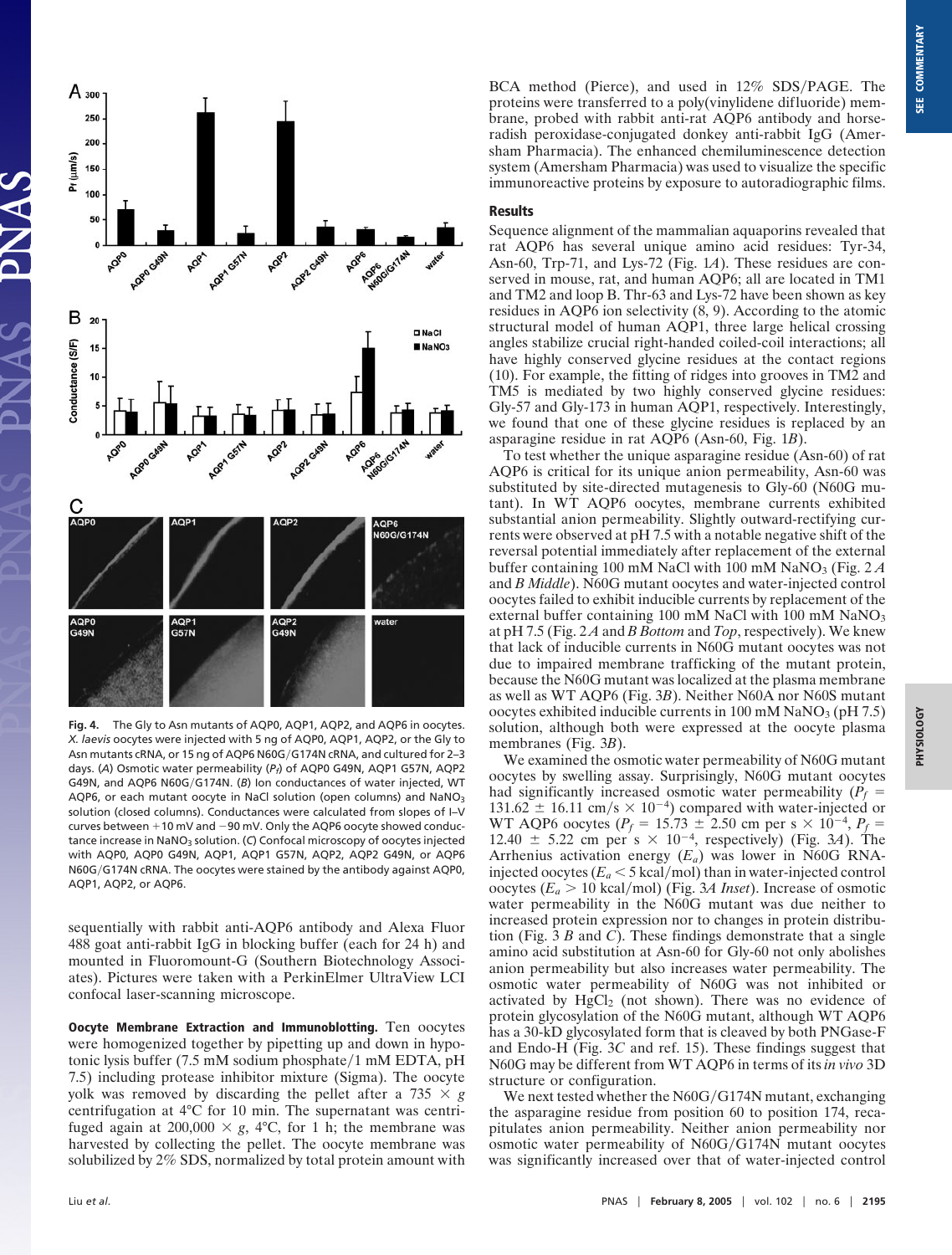

**Fig. 5.** Structural model highlighting the crossing point between TM2 and TM5. (*Left*) TM2 and TM5 of AQP6 structural model based on the AQP0 structure. Asn-60 and Gly-174 are highlighted. (*Right*) TM2 and TM5 in AQP0 crystal structure (18). The side chain of Asn-60 in AQP6 may affect the contact point between TM2 and TM5.

oocytes. This result may have been due to lack of expression of the  $N60G/G174N$  mutant at the plasma membrane of the oocytes (Fig. 4*C*).

To examine further the importance of the asparagine residue at the position in TM2 where it interacts with TM5, we introduced the reciprocal point mutation (Gly to Asn) in AQP0, AQP1, and AQP2. None of the reciprocal mutants revealed significant osmotic water permeability or ion permeability caused by impaired trafficking to the plasma membrane (Fig. 4).

#### **Discussion**

Recent advances in structural biology have largely explained the biophysical properties of membrane channels in terms of selectivity, conductance, and gating (20, 21). The structural model of AQP1 and molecular dynamics simulations of water transport revealed how water molecules are rapidly transported through the pore, whereas protons are excluded (22, 23). The closest homologs of AQP6 are AQP0, AQP2, and AQP5; all belong to the classical group of aquaporins selectively permeated by water (17). AQP6, however, functions as an anion channel with limited water permeability, suggesting that subtle differences in the sequence of AQP6 may lead to major differences in biophysical function (8, 9). Here we have identified a critical amino acid residue for anion permeability of AQP6, Asn-60. We have demonstrated that a single amino acid substitution at Asn-60 for Gly-60 switches the function of AQP6 from that of an anion channel to that of a water-selective channel.

Asn-60 in AQP6 corresponds to Gly-57 in AQP1, which is conserved among all other mammalian aquaporins. The atomic model of AQP1 revealed that Gly-57 is located in the middle of TM2 and interacts with Gly-174, which is also conserved among all mammalian aquaporins in the middle of TM5. The fitting of ridges into grooves in TM2 and TM5 locks the two AQP1 helical bundles together near the 4-fold axis of the tetramer (11). This implies that the structure of AQP1 is relatively rigid, and that gating of AQP1 by conformational changes is unlikely. This rigid structure might be a general feature of aquaporins. It is extremely unusual for AQP6 to have an asparagine residue at the position corresponding to Gly-57 in human AQP1. Therefore, we

- 1. Agre, P., King, L. S., Yasui, M., Guggino, W. B., Ottersen, O. P., Fujiyoshi, Y., Engel, A. & Nielsen, S. (2002) *J. Physiol.* **542,** 3–16.
- 2. Stroud, R. M., Savage, D., Miercke, L. J. W., Lee, J. K., Khademi, S. & Harries, W. (2003) *FEBS Lett.* **555,** 79–84.
- 3. Tsunoda, S.P., Wiesner, B., Lorenz, D., Rosenthal, W. & Pohl, P. (2004) *J. Biol. Chem.* **279,** 11364–11367.
- 4. Ilan, B., Tajkhorshid, E., Schulten, K. & Voth, G. A. (2004) *Proteins* **55,** 223–228.
- 5. Burykin, A. & Warshel, A. (2004) *FEBS Lett.* **570,** 41–46.
- 6. Chakrabarti, N., Roux, B. & Pomes, R. (2004) *J. Mol. Biol.* **343,** 493–510.
- 7. Yool, A. J., Stamer, W. D. & Regan, J. W. (1996) *Science* **273,** 1216– 1218.

suspected that the residue in an important position from a structural point of view might be crucial to the unique anion permeability or gating of AQP6 (Fig. 5). We first used the human AQP1 structure because that of bovine AQP0 was not available during the study and manuscript preparation. Between human AQP1 and bovine AQP0, the glycine residues are conserved and the 3D structures at TM2 and TM5 are similar.

Our functional data support in another way the importance of glycine residues at the helical interaction sites for aquaporin structure formation. A N60G/G174N double AQP6 mutant and reciprocal glycine to asparagine mutations in AQP0, AQP1, and AQP2 all failed to traffic to the plasma membrane. These findings suggest that the interaction of TM2 and TM5 is precisely defined, and that subtle differences here lead to significant conformational changes. It may be necessary but not sufficient to have an asparagine residue at its key position for anion permeability.

We have demonstrated that Thr-63 and Lys-72 are critical residues in AQP6 ion selectivity (8, 9). Other residues, including Thr-63 and Lys-72, may allow AQP6 to have an asparagine residue at its position corresponding to the well conserved Gly-57 in hAQP1 without impairing protein folding. Also, we suspect that the pore diameter of AQP6 at its narrowest point is significantly wider than that of AQP1, because AQP6 is permeated by SCN<sup>-</sup> and NO<sub>3</sub>. The pore in AQP1 narrows to 2.8 Å, which is too narrow for these anions (24). On the other hand, the N60G mutant may have a similar pore diameter, because it is permeated by water but not by anions.

Having identified notable functional differences between WT AQP6 and the N60G mutant, we feel it is crucial to solve the structures of both WT AQP6 and the N60G mutant. We expect that a structural comparison of these mutants will give us a better understanding of how AQP6 is permeated by anions and why other aquaporins are not permeated by any ions.

We thank William Guggino and Peying Fong for critical evaluation of the manuscript and Sally Craig for editorial assistance. Support was provided by grants from the National Institutes of Health (Grants DK065098, HL48268, and EY11239), the American Heart Association, and the S&R Foundation.

- 8. Yasui, M., Hazama, A., Kwon, T. H., Nielsen, S., Guggino, W. B. & Agre, P. (1999) *Nature* **402,** 184–187.
- 9. Ikeda, M., Bitz, E., Kozono, D., Guggino, W. B., Agre, P. & Yasui, M. (2002) *J. Biol. Chem.* **277,** 39873–39879.
- 10. Hazama, A., Kozono, D., Guggino, W. B., Agre, P. & Yasui, M. (2002) *J. Biol. Chem.* **277,** 29224–29230.
- 11. Murata, K., Mitsuoka, K., Hirai, T., Walz, T., Agre, P., Heymann, J. B., Engel, A. & Fujiyoshi, Y. (2000) *Nature* **407,** 599–605.
- 12. Sui, H., Han, B. G., Lee, J. K., Walian, P. & Jap, B. K. (2001) *Nature* **414,** 872–878.
- 13. Schneider, D., Liu, Y., Gerstein, M. & Engelman, D. M. (2002) *FEBS Lett.* **532,** 231–236.